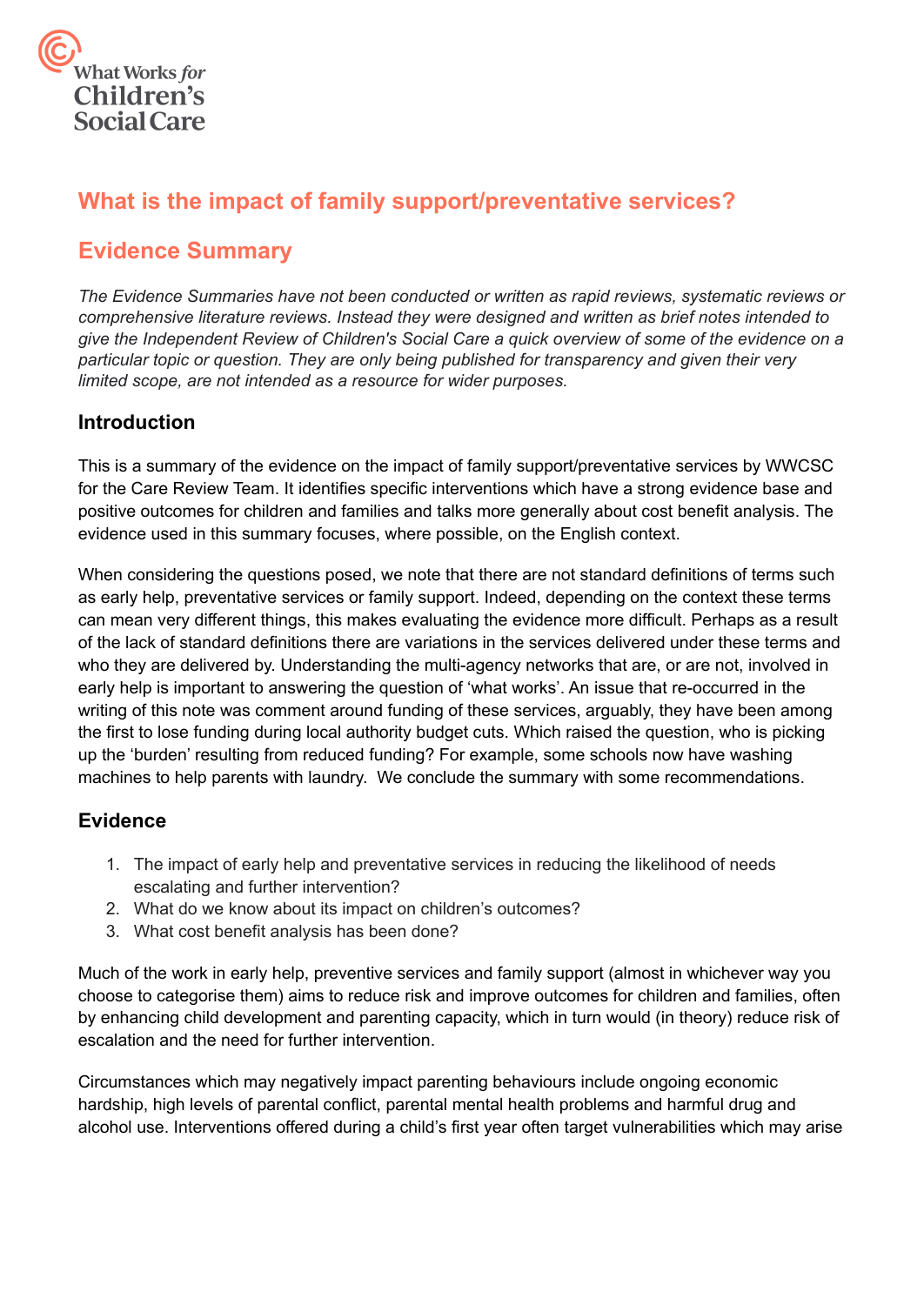

when a parent struggles to meet their child's needs. These are factors which are proven to negatively affect children's outcomes. The table below provides some examples<sup>1</sup>.

| <b>Vulnerability</b>                                                                                                                                                                                                                                                                | <b>Intervention</b>                                                                                                                                                                                                                                                                                                                                                                                                                                                                                                                                 | <b>Outcome</b>                                                                                                                                                                                                                                                                                                                                                                       |
|-------------------------------------------------------------------------------------------------------------------------------------------------------------------------------------------------------------------------------------------------------------------------------------|-----------------------------------------------------------------------------------------------------------------------------------------------------------------------------------------------------------------------------------------------------------------------------------------------------------------------------------------------------------------------------------------------------------------------------------------------------------------------------------------------------------------------------------------------------|--------------------------------------------------------------------------------------------------------------------------------------------------------------------------------------------------------------------------------------------------------------------------------------------------------------------------------------------------------------------------------------|
| Low-birthweight Infants                                                                                                                                                                                                                                                             | 'Cue-based' training aims to<br>help parents understand their<br>infant's feeding cues and<br>maintain a quiet and alert<br>state, e.g. MITP (Mother Infant<br>Transaction Programme)                                                                                                                                                                                                                                                                                                                                                               | Good evidence of improving<br>parental sensitivity and<br>physical outcomes in<br>low-birthweight infants                                                                                                                                                                                                                                                                            |
| <b>Breastfeeding</b>                                                                                                                                                                                                                                                                | Individual breastfeeding<br>advice, provided to mothers<br>over the phone and in person<br>in the weeks before and after<br>childbirth.                                                                                                                                                                                                                                                                                                                                                                                                             | Good evidence of<br>increasing breastfeeding<br>initiation and duration rates.                                                                                                                                                                                                                                                                                                       |
| <b>Attachment Security</b><br>(A secure attachment during<br>infancy is significantly<br>associated with positive social<br>and emotional development<br>throughout the life-course,<br>whereas an insecure<br>attachment increases the risk<br>of later mental health<br>problems) | *Infant-Parent Psychotherapy:<br>A psychodynamic therapeutic<br>intervention aimed at helping<br>mothers address issues in<br>their past which may be<br>interfering with their ability to<br>respond sensitively to their<br>child.<br>>Child First: A year-long home<br>visiting intervention offered to<br>highly vulnerable families<br>where there is a serious risk of<br>attachment-related problems.<br>Families receive IPP for a<br>period of 12 months alongside<br>ongoing key worker support<br>and increased community<br>engagement. | *IPP has good evidence of<br>improving infant attachment<br>security and rates of child<br>maltreatment. IPP also has<br>evidence of reducing<br>symptoms of trauma in<br>mothers and children who<br>have experienced domestic<br>abuse<br>>Child First has evidence of<br>supporting children's<br>language development and<br>reducing referrals to child<br>protection services. |
| Early Language                                                                                                                                                                                                                                                                      | Programmes such as Family<br>Nurse Partnership, Child First<br>and Parents as First Teachers<br>deliver intensive home visiting<br>interventions.                                                                                                                                                                                                                                                                                                                                                                                                   | There is good evidence<br>these support children's<br>language development in<br>the early years.                                                                                                                                                                                                                                                                                    |

<sup>1</sup> Asmussen, D. and Brims, L., 2018. *What works to enhance the effectiveness of the Healthy Child Programme: An evidence update*. Early Intervention Foundation, pp.1-17.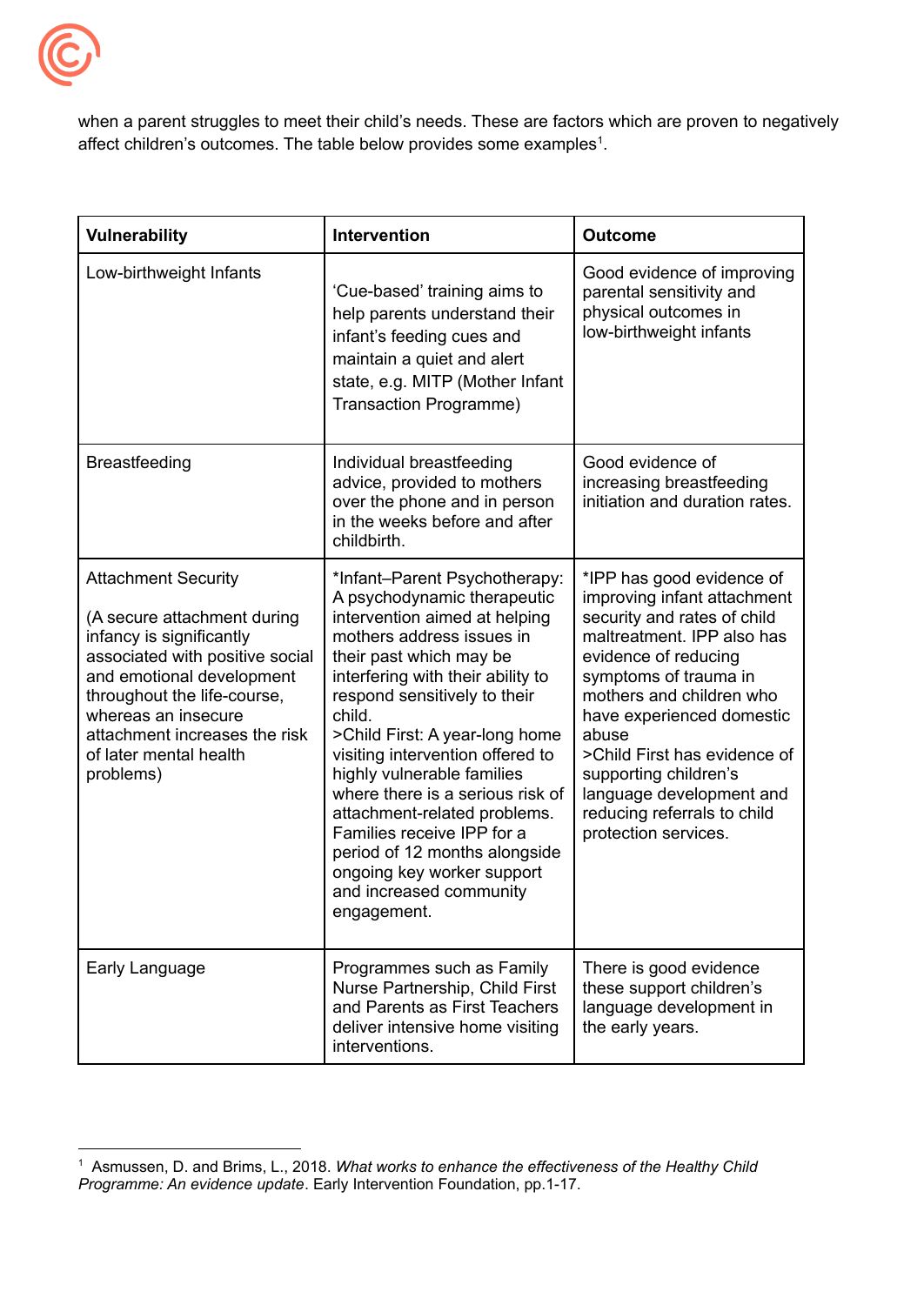

The bullet-points below detail a selection of early intervention programmes, and their observed outcomes.

### **[FNP](https://assets.publishing.service.gov.uk/government/uploads/system/uploads/attachment_data/file/182027/DFE-RR068.pdf) (Family Nurse Partnership)**

- FNP has been the subject of four decades of international research, including randomised controlled trials in the US, the Netherlands and in England.
- Despite the longevity of research into FNP, the English RCTI found no effect for the majority of outcomes considered, including those related to children's social care such as, being registered as a child in need, receiving child protection plans, entering care. The treatment arm did find some positive effect in school readiness, strengthened when adjusted for birth month.
- Two major studies in England, Building Blocks 0-2, published in 2015 and Building Blocks 2-6, published in 2021, have found that FNP improved children's level of schools readiness, increased reading scores, and improved writing scores for boys and children of young mothers who were not in employment, education or training. It was also found to improve attachment security in the short term, children's early language development and even reduce the risk of preventable death in early adulthood<sup>2</sup>.

### **Healthy Child Programme**

- The Healthy Child Programme 0–5 (HCP 0–5) is an evidence-based framework for the delivery of public health services to families with a child between conception and age 5. This is a universal prevention and early intervention programme and forms an integral part of Public Health England's priority to support healthy pregnancy, ensure children's early development and readiness for school, and reduce health inequalities in young children<sup>3</sup>.
- It aims to help parents develop a bond with their child, protect them from disease through screening and immunisation, and identify problems in children's development that may relate to neglect or other causes. The programme also focuses on identifying children at risk of problems later in life and parents with mental health or other problems that may need further assistance 4 .
- One of the findings from evaluation of this programme is that universal mental health screening reduces symptoms of depression in mothers who are not clinically depressed in the absence of any further provision, as well as in clinically depressed mothers when leading to additional effective treatment.

### **PUP (Parents Under Pressure)**

● PuP is a programme for parents who face multiple adversities, including dependence on psychoactive drugs or alcohol. This contains 12 modules delivered over 20 weeks, including one-to-one sessions with the PUP therapist at family's home and additional support, e.g., housing or legal advice, based on family needs.

<sup>2</sup> Fnp.nhs.uk. 2021. *The Family Nurse Partnership |*. [online] Available at:

<sup>&</sup>lt;https://fnp.nhs.uk/our-impact/evidence/> [Accessed 21 April 2021].

<sup>3</sup> Early Intervention Foundation (2021) *What works to enhance the effectiveness of the Healthy Child Programme: An evidence update*. [online] Available at:

<sup>&</sup>lt;https://www.eif.org.uk/report/what-works-to-enhance-the-effectiveness-of-the-healthy-child-programme-an-evid ence-update> [Accessed 21 April 2021]..

<sup>4</sup> House of Commons Briefing Paper, *Early Intervention* (2019) T. Powell. p:18.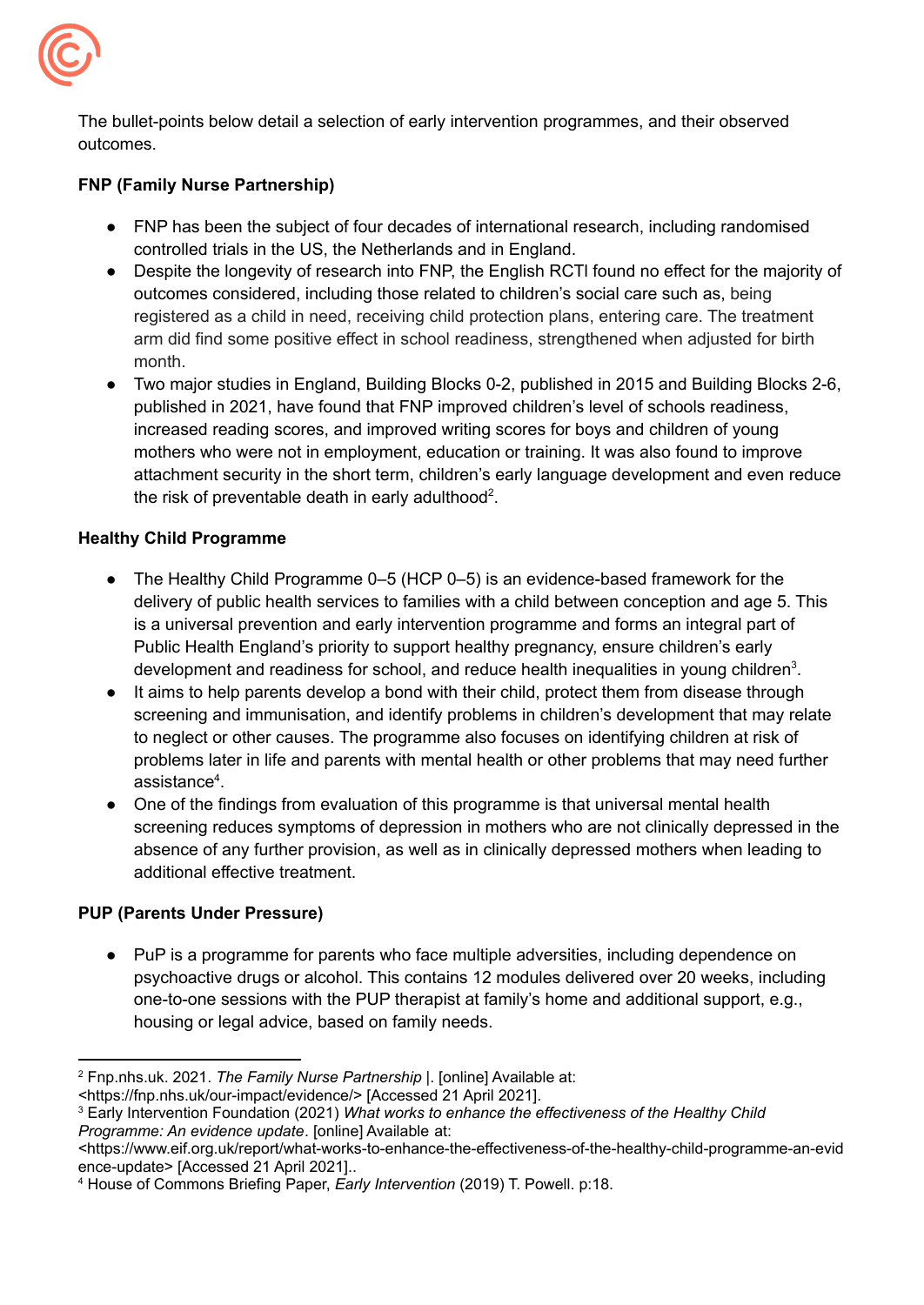

- A pragmatic, multi-centre randomised control trial which compared PuP with Treatment as Usual (TUA) in the UK. Child abuse potential was significantly improved in those receiving the PuP program while those in TAU showed a deterioration across time in both intent-to-treat and per-protocol analyses. (There was significant recovery/improvement in 30.6% of the PuP group as compared with 10.3% of the YUA group, and deterioration in 3% compared with 18%.)
- The probability that the intervention was cost-effective was approximately 51.8% if decision makers are willing to pay £1000 for a unit improvement in the primary outcome, increasing to 98.0% at a £20,000 cost effective threshold for this measure. 5

### **MIO (Mothering from Inside Out)**

- MIO is a 12-week mentalization-based individual therapy designed to address psychological deficits commonly associated with chronic substance use that also interfere with the capacity to parent young children. Eighty-seven mothers caring for a child between 11 and 60 months of age were randomly assigned to receive 12 sessions of MIO versus 12 sessions of parent education (PE).
- In comparison with PE mothers, MIO mothers demonstrated a higher capacity for reflective functioning and representational coherence at posttreatment and 3-month follow-up. At 12-month follow-up, compared to PE cohorts, MIO mothers demonstrated greater sensitivity and their children showed greater involvement<sup>6</sup>.

### **Sure Start**

The IFS evaluation of Sure Start found that the health benefits from the Sure Start programme could offset 6% of the overall cost. Notably that Sure Start helps children in the most disadvantaged areas most, more specifically regarding benefits to children's health such as reduction in hospitalisation. At its peak in 2009–10, Sure Start [accounted](https://www.ifs.org.uk/publications/13306) for today's [equivalent](https://www.ifs.org.uk/publications/13306) of £1.8 billion of public spending, around a third of overall spending on programmes for the under-5s. But in the decade since, the context has been one of funding cuts, consolidation and centre closures, with funding falling by two-thirds to £600 million in 2017–18.<sup>7</sup> More research is needed as to the potential benefits of Sure Start, for example, on demand for social services in particular.

### **Triple P**

● A well-known and researched school of thought is to use parenting interventions to enhance child outcomes. The Triple-P Parenting Programme is a system involving five different levels of intervention, ranging from very low intensity to high intensity. It comprises a multi-level

<sup>6</sup> Suchman, N. et al.., (2017). *Mothering From the Inside Out: Results of a second randomized clinical trial testing a mentalization-based intervention for mothers in addiction treatment*. Development and Psychopathology, 29(2), pp.617-636. <sup>5</sup> Barlow, J., et al. (2019). *A Randomized Controlled Trial and Economic Evaluation of the Parents Under Pressure Program for Parents in Substance Abuse Treatment.* Drug and Alcohol Dependence. 194:184–94.

<sup>7</sup> Ginja, R., Farquharson, C., Conti, G. and Cattan, S. (2019). T*he health effects of Sure Start.* [online] Institute for Fiscal Studies. Available at:

https://www.ifs.org.uk/publications/14139#:~:text=New%20evaluation%20finds%20Sure%20Start,for%20childre n%20in%20poorer%20neighbourhoods&text=Five%20years%20later%2C%20the%2010,initiative%20into%20a %20universal%20service [Accessed 21 Apr. 2021].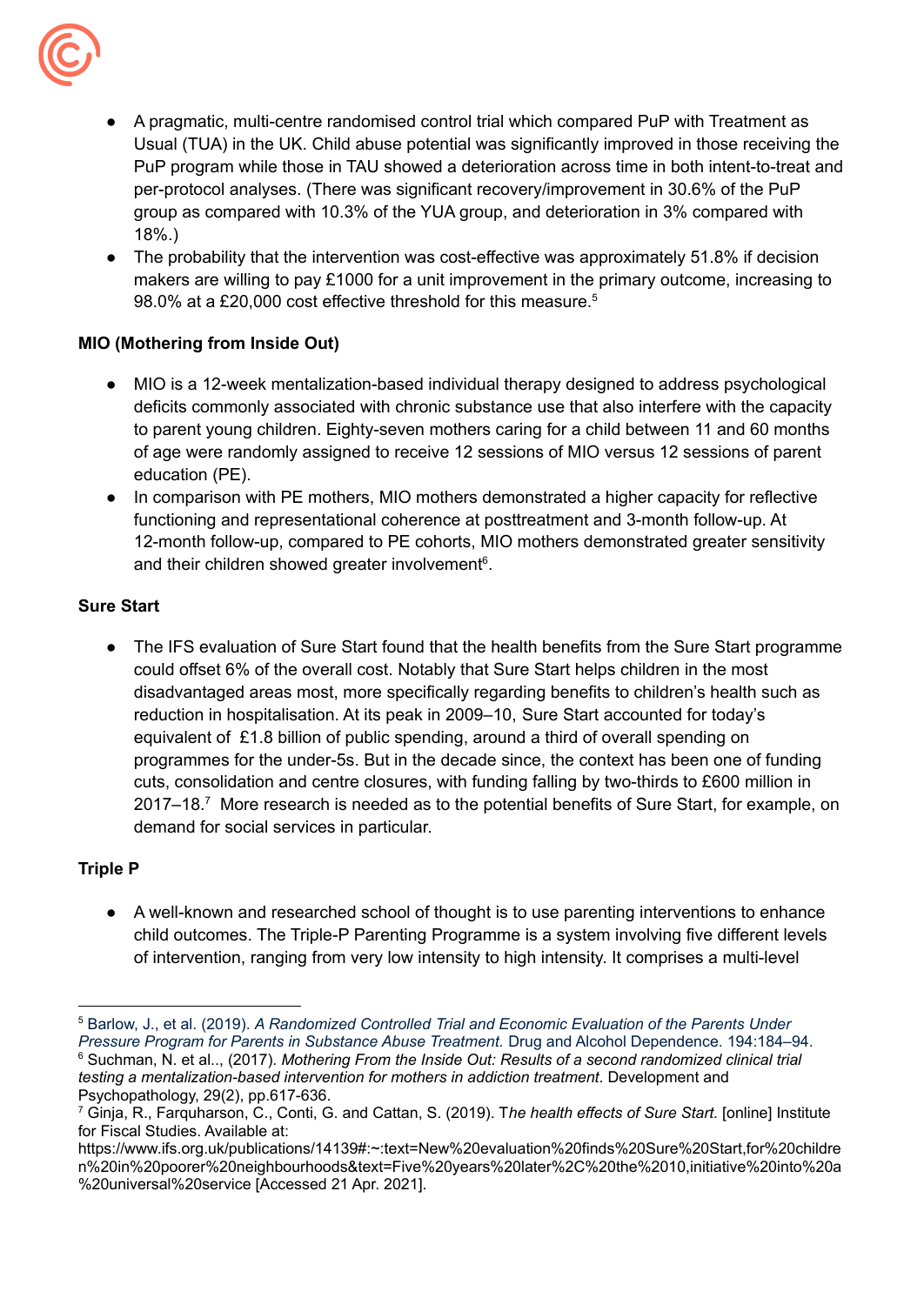

system of support to prevent and treat social, emotional and behavioural problems in children by enhancing parent knowledge, skills and confidence

- Triple-P can act as a common pathway to improve both short-term and long-term social, emotional and behavioural (SEB) outcomes in children.
- The intervention can improve broader parenting outcomes including parenting practices, parenting confidence, parental relationships and parental adjustment. Further research into the pathways that foster change across the child and parent outcomes is needed.<sup>8</sup>

### **Incredible Years**

- Another well known parenting programme, Incredible Years aims to improve parenting skills and promote children's academic, social and emotional skills as well as reduce their disruptive behaviours.The high strength evidence for the Incredible Years intervention showed benefits for attention deficit hyperactivity disorder symptoms and some aspects of parenting.
- It was found to have the strongest effect on children with the most severe disruptive behaviours. 9

### **Web-based Parenting Programmes**

- A systematic review examined 11 studies looking at the efficacy of web-based parenting programmes, the majority of the research was conducted in the US, which potentially limits how much we can extrapolate to the English context.<sup>10</sup>
- However, this review suggests that web-based parenting programmes are a promising way of improving parenting.
- It suggests that the web-based parenting programmes are more effective for specific problems, such as, a programme for parents whose children had suffered a traumatic brain injury, rather than parenting more broadly.
- A medium effect size was found across parental outcomes including cognitive, behavioural and attitudinal outcomes. A medium effect size was found for children's outcomes, particularly in relation to behavioural measures.
- For example, Infant Net was a web-based parenting intervention delivered to 40 mothers and infants in Oregon, USA. It was developed from an existing intervention PALs, and modified for internet use. Infant Net was designed as an early intervention model, for low income families, to improve parenting behaviours and the child's social and emotional development. The research found that there was better engagement and higher completion rates, with the web-based programme than with standard home-visit programmes. It also showed a positive effect on an infants' social engagement with their mother.<sup>11</sup>

<sup>11</sup> What Works for Children's Social Care. (2020). *Web-based Parenting Programmes - What Works for Children's Social Care.* [online] Available at:

<sup>9</sup> Gardner, Frances., and Leijten, Patty., and Mann, Joanna., and Landau, Sabine., and Harris, Victoria., and Beecham, Jennifer., and Bonin, Eva-Maria., and Hutchings, Judy., and Scott, Stephen. (2017). Could scale-up of parenting programmes improve child disruptive behaviour and reduce social inequalities? Using individual participant data meta-analysis to establish for whom programmes are effective and cost effective. *Public Health Research*. 5:10. 8 Sanders, M., Kirby, J., Tellegen, C. and Day, J. (2014). The Triple P-Positive Parenting Program: A [systematic](https://www.researchgate.net/publication/261916623_The_Triple_P-Positive_Parenting_Program_A_Systematic_Review_and_Meta-Analysis_of_a_Multi-Level_System_of_Parenting_Support) review and [meta-analysis](https://www.researchgate.net/publication/261916623_The_Triple_P-Positive_Parenting_Program_A_Systematic_Review_and_Meta-Analysis_of_a_Multi-Level_System_of_Parenting_Support) of a multi-level system of parenting support. *Child Psychology Review,* 34, 337-357.

<sup>&</sup>lt;sup>10</sup> Nieuwboer, C. C., Fukkink, R. G., & Hermanns, J. M. (2013). Online programs as tools to improve parenting: A meta-analytic review. *Children and Youth Services Review*, 35(11), 1823-1829

https://whatworks-csc.org.uk/evidence/evidence-store/intervention/web-based-parenting-programmes/ [Accessed 23 Apr. 2021].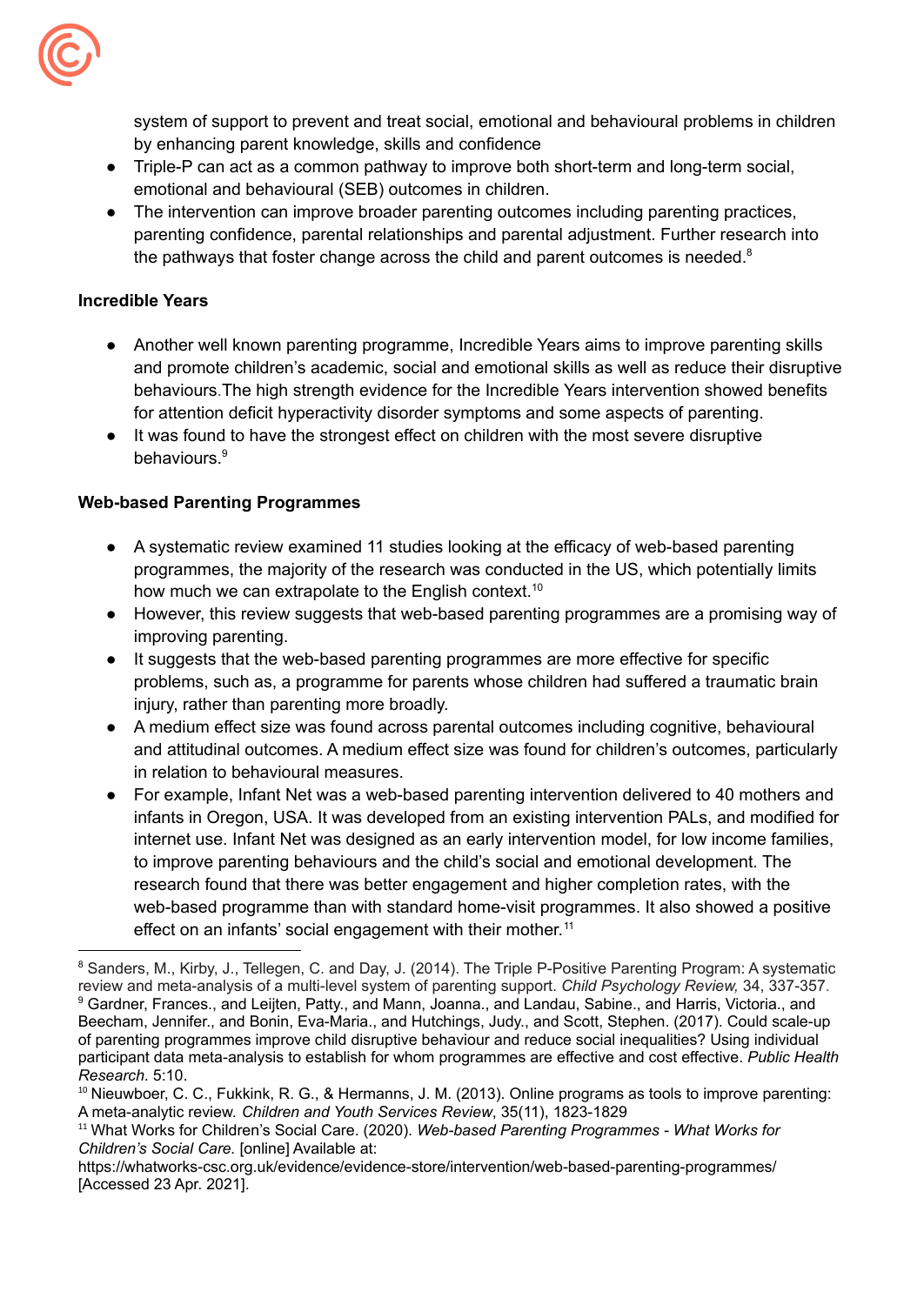

In short, these interventions tackle some of the issues that can result in larger or more persistent problems in childhood and into adulthood, for example addressing physical, cognitive, behavioural, social & emotional development or enhancing parenting skills and capacity to support healthy development. The EIF argue that intensive interventions can reduce the pressure on CSC but in the long term, rather than the short term due to the resourcing these interventions require; some can even offer a cost-effective alternative to placing children into care.<sup>12</sup>

## **Cost-Benefit:**

There are many difficulties in producing robust estimates of how the cost of early intervention compares to the long-term benefit to society. This necessitates reliable estimates of complex calculations such as the potential impact of an intervention and changes in earnings over a lifetime. However, there is a compelling argument that investing early leads to cumulative benefits<sup>13</sup>. For example reducing service use in the long-term, as well as equipping children and young people with valuable skills for their future. However, robust evidence of this is difficult to find due to the relatively short term follow up typically found. In those cases where longer term follow up is present - Sure Start and FNP, for example, the cost-benefit is likely to be unfavourable, even where the interventions themselves were effective.

A report by the English County Councils' Network found that spending on preventative and early intervention services by county authorities dropped by £172 m since 2015/16 and this will be reflected in authorities across England.<sup>14</sup> Arguably this has reduced access to services that would be providing early help or intervention and preventative services. The Commons Science and Technology Committee report, *Evidence-based early intervention* (November 2018), highlighted the potential for effective early intervention to improve outcomes and to save money, with the cost of 'late intervention' estimated to be at least £16.6 billion each year in England and Wales. Public Health England state that: "evidence shows that prevention and early intervention represent good value for money. Well-chosen interventions implemented at scale, help avoid poor health, reduce the growth in demand on public services, and support economic growth<sup>"15</sup>. A 2009 study by the New Economics Foundation, Backing the Future, proposed a programme of early intervention that it argued could deliver cumulative savings of between £486 billion and £880 billion over 20 years.<sup>16</sup>

| lEstimated Annual Cost of Late<br>IIntervention |         |  |
|-------------------------------------------------|---------|--|
| <b>Local Government</b>                         | E6,431m |  |
| <b>NHS</b>                                      | £3,697m |  |
| <b>Police</b>                                   | £1,624m |  |
| <b>Welfare</b>                                  | £2,667m |  |

The EIF state that the estimated annual cost of late intervention is around £17billion.<sup>17</sup>

<sup>12</sup> Early Intervention Foundation. (2018). *Realising the potential of early intervention*.

 $13$  Ibid.

<sup>14</sup> County Councils Network. 2020. Recovering from COVID-19: *Supporting children and families.* County Councils Network; London:

<sup>15</sup> Powell, T., 2021. *Early Intervention*. Briefing Paper Number 7647. London: House of Commons Library, p.3.

<sup>16</sup> New Economics Foundation and Action for Children, Backing the Future: why investing in children is good for all of us, September 2009

<sup>17</sup> Early Intervention Foundation. (2018). *Realising the potential of early intervention*.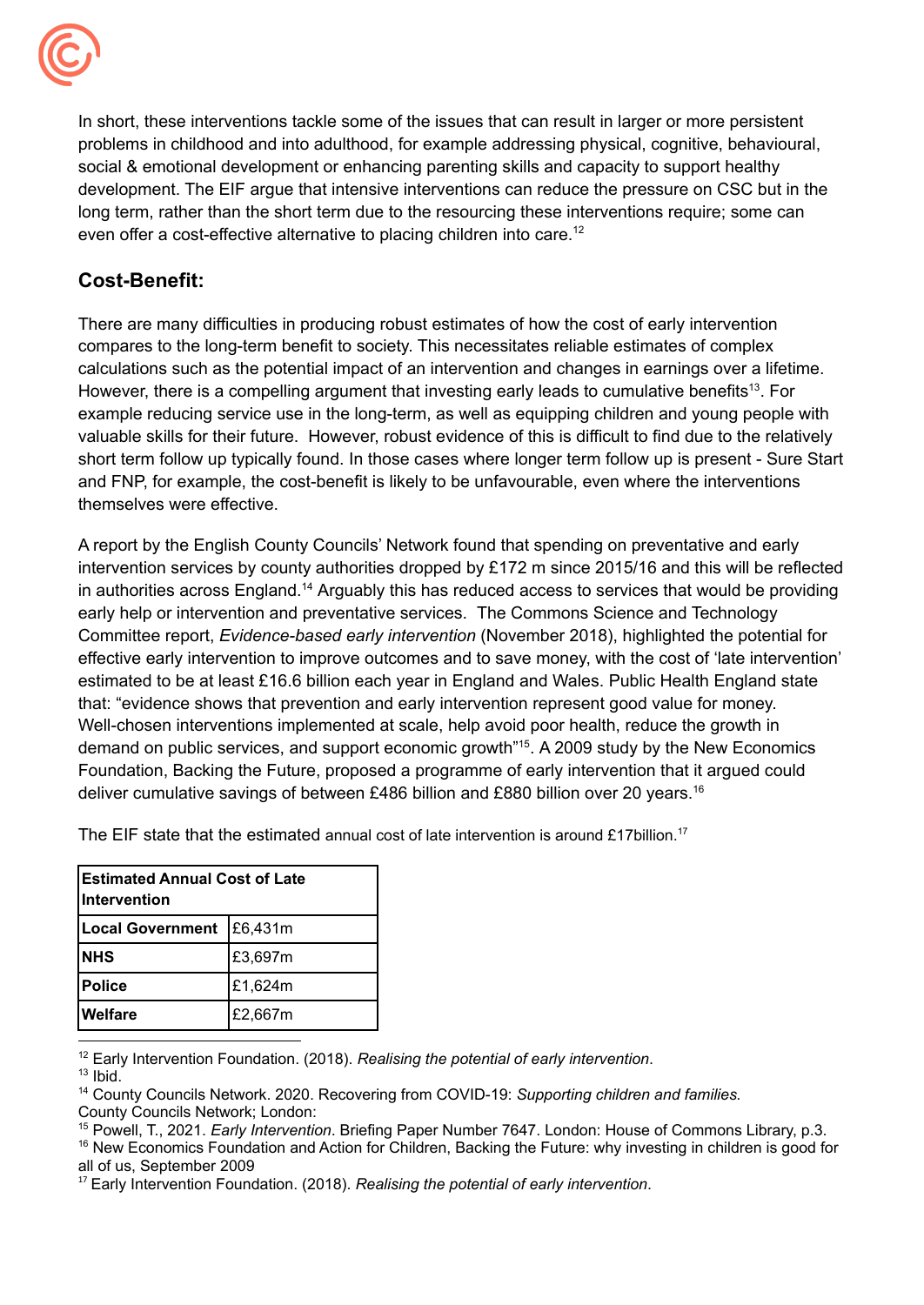

| lJustice          | £1,510m |
|-------------------|---------|
| <b>IEducation</b> | E655m   |

## **Conclusion & Recommendations**

Early help cannot be a one-stop-shop, we can show, to an extent, that it works and is effective at the point of delivery but people's lives do not stop after the 'help' or provision of service ends, life continues on and help is still needed. The evidence as it stands does not provide a strong case for early intervention alone solving problems, and the less targeted nature of most early intervention often does not yield positive cost benefit.

Early Help and Prevention are vital services in a complex matrix of multi-agency working that could be continuous if necessary. Research and thought are needed on how to define the terms, early help, family support, preventative services due to the different meanings, values and contexts ascribed by different sectors and services (e.g. health, policing, education, CSC). In defining these terms it will allow clarity in what the goals of early help and prevention services are; what do we need or want them to be achieving? To do so is an important step on the road to robust measurement and evaluation of the impact and outcomes that can be offered.

There is a sense in much of the literature around early help and preventative services that there is a need for more funding, for services, for interventions and for research. Arguments are often made that funding things like early help services will save costs in the future. For example, 'If further investment was directed towards the early years and 'getting it right the first tie' then some of the remedial costs later in life (for example, in relation to truancy, teenage pregnancy, anti-social behaviour or crime) could be alleviated.<sup>18</sup> Indeed, there is some evidence that early intervention can go someway to narrow the gap in outcomes between socioeconomic groups in England.

The EIF highlight the following barriers to early intervention: Funding; Short-termism; Fragmented responsibility; Not delivering what works; Gaps in our understanding of what works or is likely to work.<sup>19</sup> Robust research that looks at the affects and/or impact and specifically for whom and how, the benefits or detriments of universal versus targeted interventions; and the role of multi-agency working in early help and prevention, understanding how sectors like health, policing and education can all work in tandem to provide and protect, where each can play a useful role rather than acting in silos. Naturally there also needs to be further consideration of cost benefit analyses.

<sup>18</sup> Greater London Authority Economics, 2011. *Early years intervention to address health inequalities in London - the economic case*. London: GLA Economics, p.5.

<sup>19</sup> Early Intervention Foundation. (2018). *Realising the potential of early intervention*.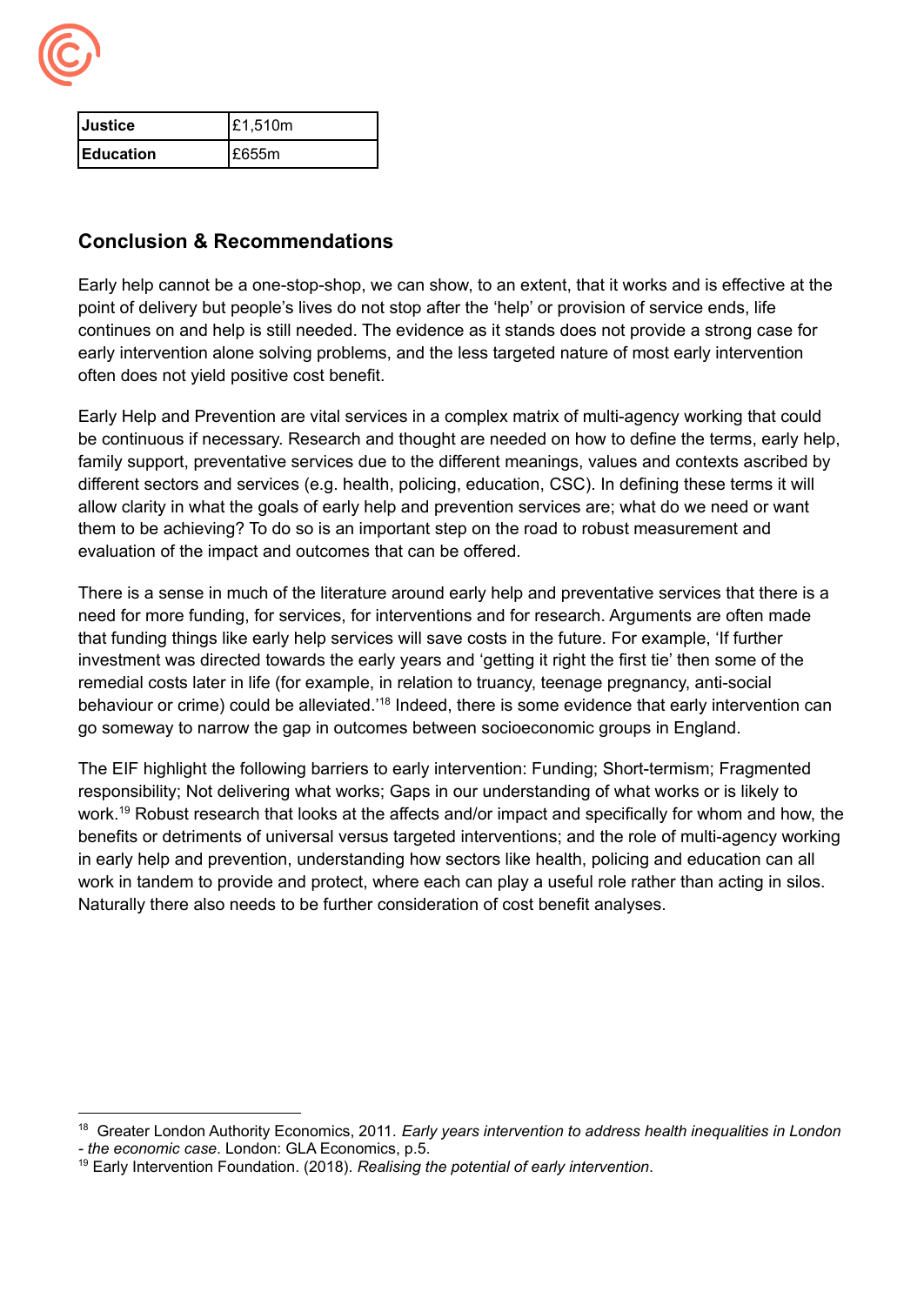

# **Additional material added - 14 May 2021**

### **Impact of early help on CSC**

#### Mellow Babies/Parenting

- Mellow Parenting is a programme designed to improve attachment and address parental issues as well as developing better parent-child relationships. It has a number of variants, including Mellow Fathers and Mellow Babies.
- Some evidence suggests that Mellow Babies can contribute to a de-escalation of a family's involvement with child protection services <sup>20</sup> This was based on a study using a pre-post intervention design and a relatively small sample, not a robust evaluation design.

Sure Start *(See main body of Evidence Summary for more on Sure Start)*

Some research has identified the possibility that Sure Start has contributed to a rise in entry into care for children aged 0-4 by actually identifying more children at risk of harm than would otherwise have been identified. This suggests that Sure Start (or other early help) works by identifying those at risk of harm.<sup>21</sup> Indeed, the same paper finds that higher levels of Sure Start provision decreases entry to care rates for older children, aged 5-9.

Family Nurse Partnership *(See main body of Evidence Summary for more on FNP)*

• The Family Nurse Partnership programme (FNP) did not reduce the number of children who were referred to social services, were registered as in need of additional support, were given a child protection plan or entered care. There was no difference between the two groups of children in how many attended an emergency department or were admitted for an injury or ingestion, or how long they stayed in hospital. <sup>22</sup> This was based on a large scale, rigorous randomised trial.

A 2011 Ofsted report<sup>23</sup> investigating how services successfully prevent young people from entering care in 11 Local Authorities in England found that the interventions which proved the most impactful were heavily dependent on the professionals involved. In addition to the qualities of the professionals involved, the most successful services were those which incorporated explicit and clearly stated models and methods of intervention, including a repertoire of tools for professionals to use. They include family intervention programmes (FIP), family group conferencing (FGC) or multisystemic therapy (MST). The report found that it was the clarity of the model, rather than the model itself, which seemed to support this success. However, the survey did not find evidence that any one particular model was more effective than others. Interventions were seen as successful if the young person had

<sup>&</sup>lt;sup>20</sup> Raouna A, Malcolm R, Ibrahim R, MacBeth A (2021) Promoting sensitive parenting in 'at-risk' mothers and fathers: A UK outcome study of Mellow Babies, a group-based early intervention program for parents and their babies. PLoS ONE 16(2): e0245226. https://doi.org/10.1371/journal.pone.0245226

<sup>&</sup>lt;sup>21</sup> Anderberg, Dan; Olympiou, Christina (2020) : Children's Social Care and Early Intervention Policy in England, CESifo Working Paper, No. 8205, Center for Economic Studies and ifo Institute (CESifo), Munich

<sup>&</sup>lt;sup>22</sup> Robling, M., Lugg-Widger, F., Cannings-John, R., Sanders, J., Angel, L., Channon, S., Fitzsimmons, D., Hood, K., Kenkre, J., Moody, G., Owen-Jones, E., Pockett, R., Segrott, J. and Slater, T. (2021). The Family Nurse Partnership to reduce

maltreatment and improve child health and development in young children: the BB:2–6 routine data-linkage follow-up to earlier RCT. *Public Health Research*, [online] 9(2), pp.1–160. Available at:

https://www.journalslibrary.nihr.ac.uk/phr/phr09020#/abstract [Accessed 13 May 2021].

<sup>&</sup>lt;sup>23</sup>Edging away from care -how services successfully prevent young people entering care. (2011). [online]. Available at: https://assets.publishing.service.gov.uk/government/uploads/system/uploads/attachment\_data/file/419169/Edging\_awa y\_from\_care\_-\_how\_services\_successfully\_prevent\_young\_people\_entering\_care.pdf.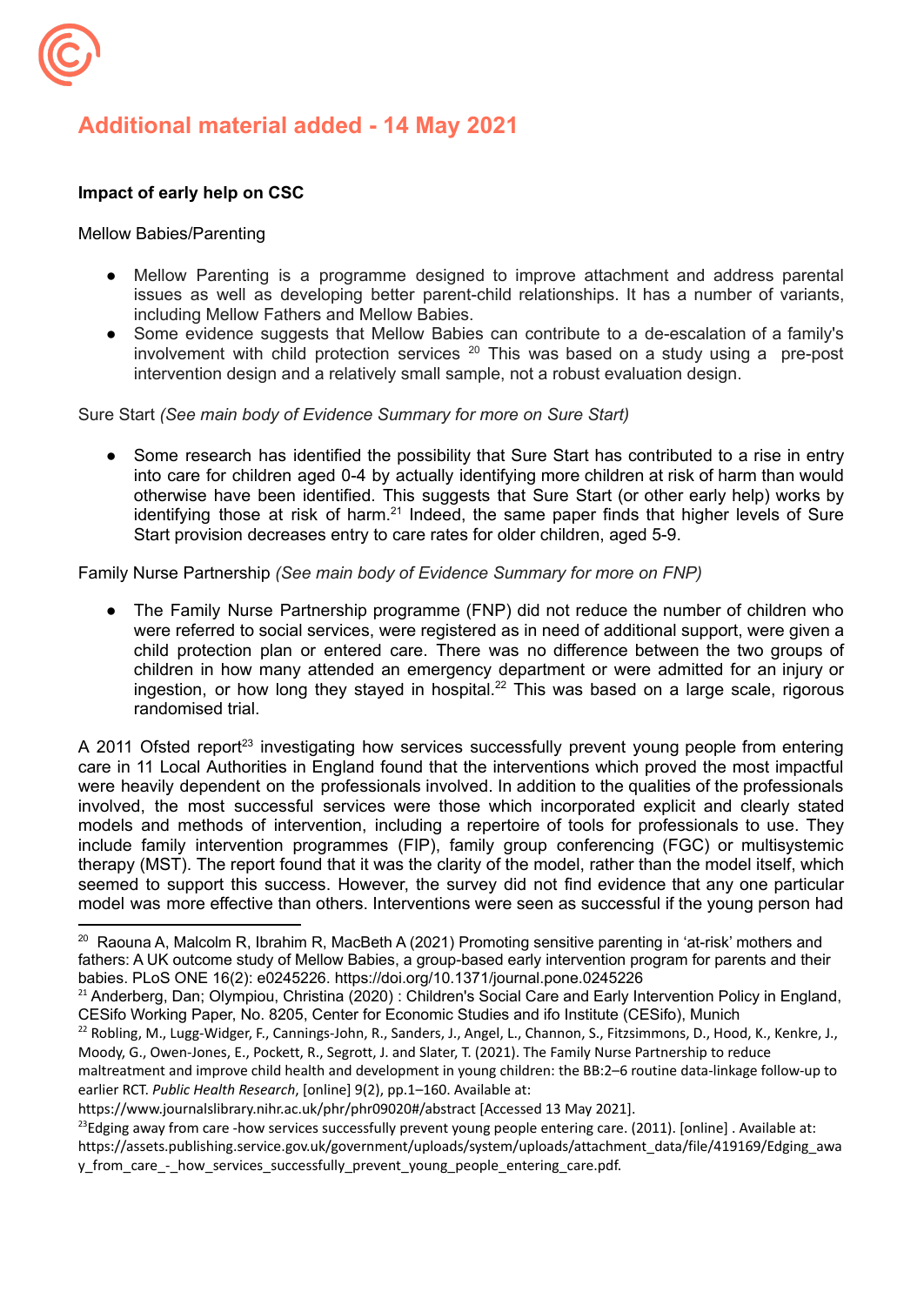

stayed living at home. Other outcomes identified related to: improved behaviour including anger control, offending or anti-social behaviour; improved school attendance and attainment; improved family and peer relationships; raised confidence and self-esteem; increased aspirations and employability; improved physical living conditions; improved mental and physical health; a lessening of risk to the young person's safety and well-being. As a result of the support provided none of the young people who contributed to the survey had entered care. To note this was a small sample including 43 families, and professionals, with no counterfactual analysis.

The interventions presented below target specific outcomes such as maltreatment or parental mental health, however, as highlighted in the original summary and in the research, children and families who are in need of early help services are not homogeneous and neither are the interventions available, they may target one specific outcome, or a number of outcomes, or take a border more holistic approach.

Maltreatment/Abuse/Neglect

- Studies reviewed in 2011 showed that the home visit and programmes with multiple elements proved to be the most effective to prevent maltreatment and neglect (Davies & Ward, 2011).
- The majority of home-visit interventions are designed to support children and families who are living in adverse circumstances and at greater risk for children to be taken into care.
- WHO Europe's review (2013) of the evidence of effective targeted programmes to prevent child maltreatment found that home visiting and parenting programmes showed strong evidence in reducing risk factors for child maltreatment and some evidence regarding their effectiveness in preventing it $24$ .
- Barlow et al. also found that a home visit intervention using the Family Partnership Model may have the potential to improve parenting and increase the identification of infants at risk of abuse and neglect in vulnerable families.<sup>25</sup> It is worth noting that this study is dated and differences were only identified for maternal sensitivity (p<0.04) and infant cooperativeness  $(p<0.02)$ .
- A systematic review looking at the effect of home visit programmes on children's emotional and behavioural problems and stressful experiences, suggests that while these interventions may offer some short term improvements for children in these target outcomes, it is not possible to conclude on the long term efficacy of these interventions, as a considerable group of children are placed in out of home care in the year after case closure.<sup>26</sup>

### Parenting

 $\bullet$  Hope et al. (2021)<sup>27</sup> used modelling to simulate the population impact of the scale-up of seven parenting skills interventions to reduce inequalities and population prevalence of children's mental health problems using data from the Millenium Cohort Study.

<sup>&</sup>lt;sup>24</sup> Gray, J. (2017). Implications of Children's Services Policy on Child Abuse and Neglect in England. In The Wiley Handbook of What Works in Child Maltreatment (eds L. Dixon, D.F. Perkins, C. Hamilton‐Giachritsis and L.A. Craig). <https://doi.org/10.1002/9781118976111.ch8>

<sup>&</sup>lt;sup>25</sup> Barlow, J., Davis, H., McIntosh, E., Jarrett, P., Mockford, C. and Stewart-Brown, S. (2007). Role of home visiting in improving parenting and health in families at risk of abuse and neglect: results of a multicentre randomised controlled trial and economic evaluation. *Archives of Disease in Childhood*, 92(3), pp.229–233.

<sup>&</sup>lt;sup>26</sup> Arjen van Assen, A.G., Jana Knot-Dickscheit, J., Wendy Post, W.J. and Hans Grietens, H. (2020). Home-visiting interventions for families with complex and multiple problems: A systematic review and meta-analysis of out-of-home placement and child outcomes. *Children and Youth Services Review*, [online] 114, p.104994. Available at: https://www.sciencedirect.com/science/article/pii/S0190740919314331 [Accessed 14 May 2021].

<sup>&</sup>lt;sup>27</sup> Hope, S., Pearce, A., Cortina-Borja, M., Chittleborough, C., Barlow, J., & Law, C. (2021). Modelling the potential for parenting skills interventions to reduce inequalities and population prevalence of children's mental health problems: Evidence from the Millennium Cohort Study. *SSM - Population Health*, 100817. https://doi.org/10.1016/j.ssmph.2021.100817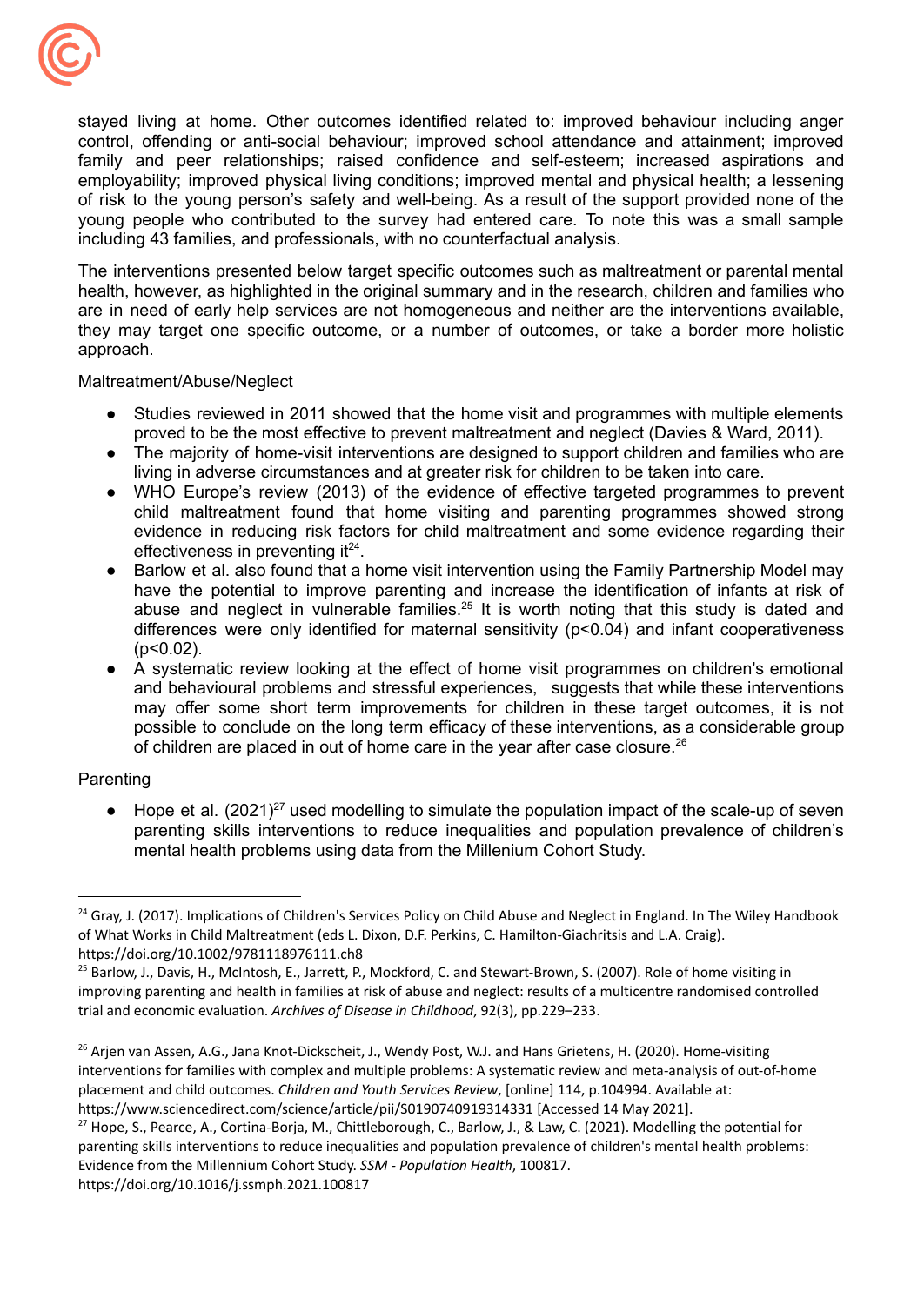

They found that: "By simulating implementation of parenting programmes, we show that universal non-intensive and targeted intensive approaches have the potential to reduce child MHP at population level, and to reduce but not eliminate inequalities, with important implications for future policy and practice".

Domestic Abuse:

- In 2021 authors reported on an evaluation of a consortium of specialised services, *Safer Togethe*r, which covered eight organisations providing refuge, helpline(s), outreach and domestic violence advocacy services across the North West England aimed at women and children who were assessed as just below the threshold for a child protection order. It found that children, mothers and service providers reported both a perceived need for early help, and a positive impact from domestic violence early help services on child health and emotional wellbeing<sup>28</sup>.
- Findings on the positive impact for children are supported by the interviews with mothers and staff, who noted changes in children's and young people's self-confidence, physical health, risk-taking, school attendance, school work, behaviour, relationships and ability to talk with their mothers.

### Substance/Alcohol Misuse

● Using a mixed methods approach Option 2, an intensive family preservation service for families with serious child protection concerns related to parental misuse of drugs or alcohol. A small sample size, the evaluation found most parents had considerably reduced their drug and alcohol use following being involved in the programme. Families that had received the Option 2 service seemed to do better than those who had not.<sup>29</sup>

### Mental Health

Mellow Parenting, as mentioned above, has been shown to have a positive effect on parental mental health. Although this is not currently based on high strength evidence. Along with other attachment focussed programmes like Incredible Years there is a suggestion that benefits are shared between parents and children.<sup>30</sup>

### **Cost Benefit Analysis**

A recent systematic review was commissioned by What Works for Children's Social Care into the prevalence of economic evaluations and cost benefit analyses in children's services.<sup>31</sup> This review identified economic evaluations of children's social care interventions and synthesized evidence of the methods adopted, and the cost-effectiveness reported.

Twenty studies were identified that carried out full economic evaluations. Almost half of these were evaluated in the UK context covering; parenting interventions, home-based social workers (for young

<sup>&</sup>lt;sup>28</sup> McCarry, M., Radford, L., & Baker, V. (2021). What Helps? Mothers' and Children's Experiences of Community-Based Early Intervention Programmes for Domestic Violence. *Child Abuse Review*, *30*(2), 114-129.

https://doi.org/10.1002/car.2671

 $^{29}$  Forrester, D., Holland, S., Williams, A., and Copello, A. (2016). Helping families where parents misuse drugs or alcohol? A mixed methods comparative evaluation of an intensive family preservation service. *Child & Family Social Work,* 21: 65– 75. doi: 10.1111/cfs.12111.

<sup>30</sup> What Works for Children's Social Care. (2020). *Mellow Parenting - What Works for Children's Social Care*. [online] Available at: https://whatworks-csc.org.uk/evidence/evidence-store/intervention/mellow-parenting/ [Accessed 14 May 2021].

<sup>31</sup> El-Banna, A., Petrou, S., Yiu, H.H.E., Daher, S., Forrester, D., Scourfield, J., Wilkins, D., Evans, R., Turley, R. and Wallace, S. (2021). Systematic review of economic evaluations of children's social care interventions. *Children and Youth Services Review*, 121, p.105864.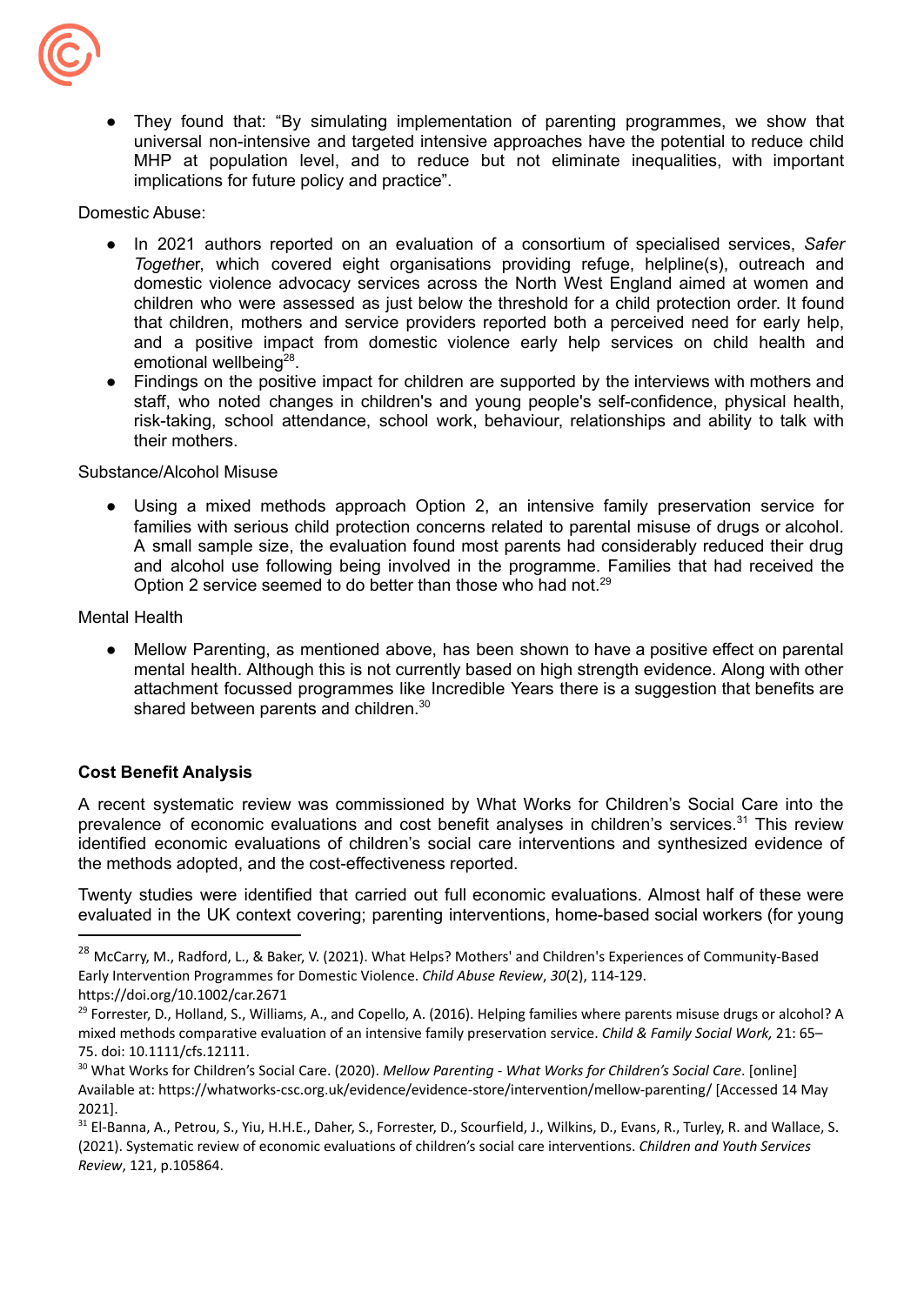

people who had self poisoned), family therapy and multisystemic therapy. Among those evaluated in the UK was the Parents under Pressure (PUP) programme, which was found to be cost effective. Incredible Years evaluated in the UK was also found to be cost effective. *See main body of Evidence Summary for more on PUP and IY.*

As highlighted in that systematic review there is a large gap in the evidence when it comes to cost effectiveness or cost benefit analysis in children's social care. Such evaluations are rare and as such the evidence base on cost benefit analysis in children's social care is extremely limited.

#### **The Evidence Base**

To provide this update, a number of searches were conducted using some of the the following search terms: [early intervention deescalation in children's social care] [" UK] [" England] [early intervention decrease escalation in children's social care] [early intervention decrease entry to children's social care] [" England] [early help decrease entry to children's social care] [impact evaluation early help children's social care] [" England] [effectiveness of early intervention children's social care] [" England] [cost benefit analysis in children's social care] [" England] [cost benefit analysis in early intervention children's social care England].

This does not represent a systematic search but it should offer a sense of how the evidence is being identified. When conducting these searches, the majority of them did not yield results specific to children's social care. What we did find mainly focuses on the individual factors regarding child development and parenting capacity rather than on children's social care entry or deescalation specifically. The factors that much of the existing research base considers include, parental alcohol dependence or substance misuse; parental mental health (particularly focused on maternal MH); domestic abuse; child behaviour, academic skills or other life skills; and psychological resilience of parents, among other factors, looking for reductions in neglect or abuse. Further to this the interventions that are the most effective appear to be the ones that are highly tailored to their target treatment group.

There is a large evidence base of early help, particularly around parenting interventions, such as PUP or Incredible Years. However, there is an opposingly small evidence base on early help interventions that specifically target children's social care. There are some very good evaluations of interventions such as parenting programmes using robust methods. High quality evaluations give the best estimate of causal effect, which allows for recommendations for further work or reproduction. Whereas, low quality evaluations do not allow us to make recommendations of how to move forward.

Of relevance to this is the booklet produced by WWCSC on the Innovation Programme interventions, a number of them concern early help, for example, Partners in Practice in Lincolnshire and their Future4Me element (integrating Youth Offending Service with the Early Help Team and working with adolescents at risk of offending); the impact evaluation was of medium quality. Similarly Achieving For Children (AFC) Partners In Practice (PIP) Programme, which included developing a Strengthening Families Plus Team to provide additional support to Early Help and Statutory Services in Parenting, the medium strength evaluation found a positive cost benefit effect.